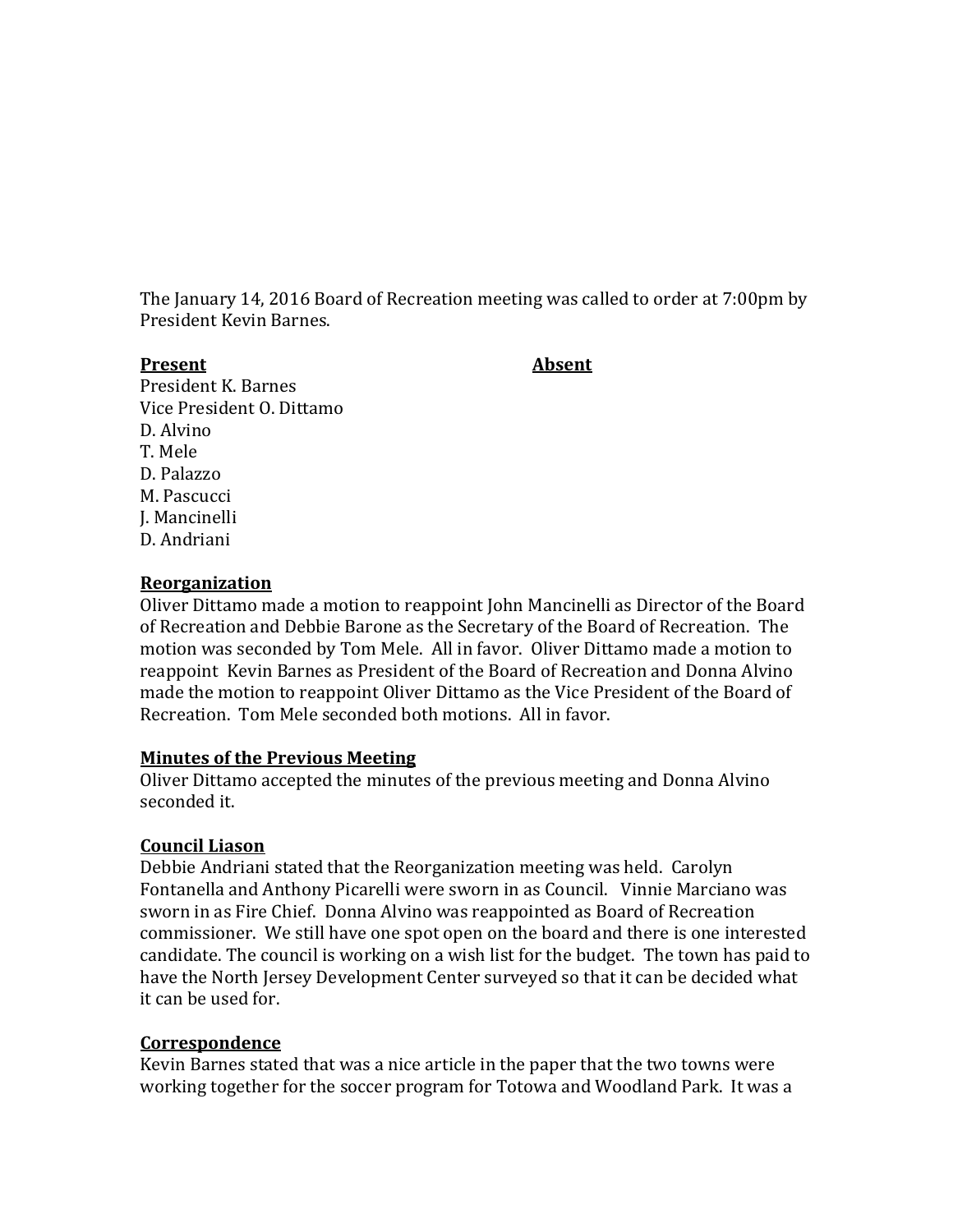very positive article written by a different individual that previous articles. Emails have been coming in regarding programs.

# **Financial**

The financial report 's amount was \$36,144.35- budget still being worked on-

# **Citizens to Be Heard**

None

# **Personnel**

None

John will meet with Jennifer and Nicole soon re:the pool. All guards and counselors will be re-evaluated. The applications have to be redone.

# **Field and Grounds**

Since there hasn't been snow, the DPW has not been busy. Kevin stated this might be a good time to check the fields and get work done. Mickey Pascucci questioned any chance to revamp Kennedy field to a 70 ft. field so as to play the older children.

# **Permits**

None

# **Pool**

Tom Mele stated that the article that Kevin sent about pools closing in different towns was very interesting.

# **Old Business**

None

# **New Business**

Committees formed: Field and Grounds: Dan Palazzo Mickey Pascucci Permits: Mickey Pascucci Dan Palazzo Program and Events: Tom Mele Donna Alvino Personnel: John Mancinelli Oliver Dittamo Financial: Oliver Dittamo Kevin Barnes